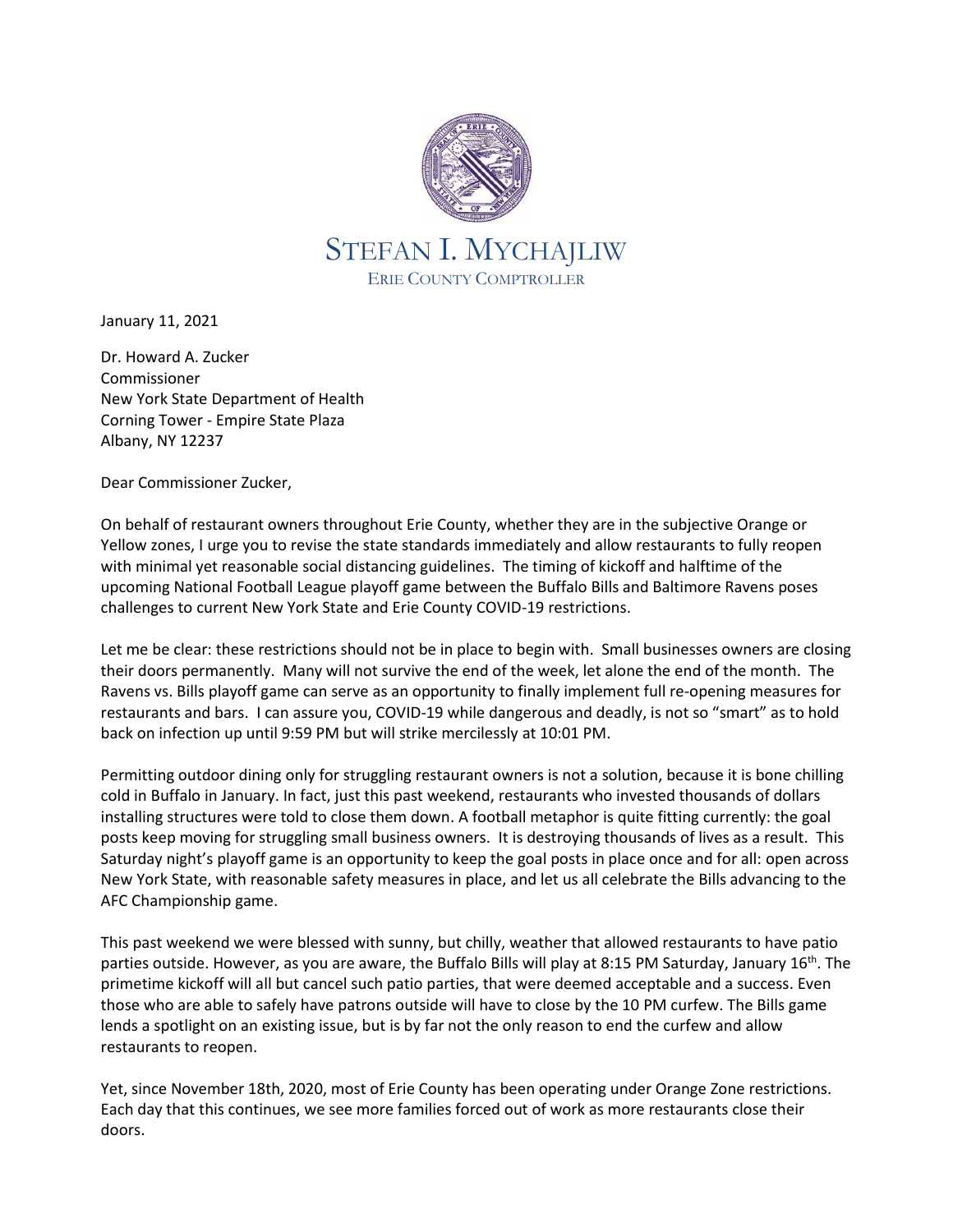In December, your office in coordination with the Governor, released new data that showed that restaurants and bars accounted for less than 1.5 percent of COVID-19 cases. Under guidelines, restaurants have proven they can operate safely.

Let us use logic and reason for a change within the walls of government. For the Buffalo Bills home playoff game against the Indianapolis Colts, restaurants in the historic Chippewa District hosted a "Playoffs on the Patio" celebration. Kudos to Buffalo Mayor Byron Brown for working with restaurants to let small businesses make some money and give fans a chance to watch the game together (photograph included of many, many fans congregating in downtown Buffalo).

"Playoffs on the Patios a SUCCESS! Very happy to see people supporting the Buffalo Bills and small businesses while also being safe! This is exactly why my Administration created the Small Business Social Distancing Initiative!"

## *Source: Buffalo Mayor Byron Brown, [www.facebook.com,](http://www.facebook.com/) January 9 th, 2021*

Do not waste the time of taxpayers instituting temporary rules or lifting restrictions just for a football game. If this happens, New York State and Erie County will both be admitting that COVID-19 closures that have killed businesses for months are a joke and waste. New York State is not fooling anyone by stating people are safe from COVID-19 at 9:59 PM, but certain death is imminent at 10:01 PM. How will you handle kickoff at 8:15 PM with a home Bills game? Will fans be asked to leave the stadium at 10:00 PM? Will stadium concessions be closed at halftime? What about restaurants that serve food across Erie County for the first half of the game? Will they be forced to close?

Please. Open up. Do not bother with temporary measures for the Bills playoff game.

The cure is worse than the disease. This has gone on long enough. Our community will not make it through an extended closure if restaurants and businesses aren't allowed to operate. New York State needs to reopen and allow restaurants the right to operate safely and provide for their families, employees and community. Thank you for the consideration.

Sincerely,

Stefan I. Mychajliw, Jr. Erie County Comptroller

CC: Dr. Gale Burstein, Commissioner of Erie County Department of Health Hon. Andrew Cuomo, Governor for the State of New York Hon. Byron Brown, Mayor of the City of Buffalo Mr. Roger Goodell, Commissioner of the National Football League Mr. Brandon Beane, General Manager for the Buffalo Bills

Enclosure